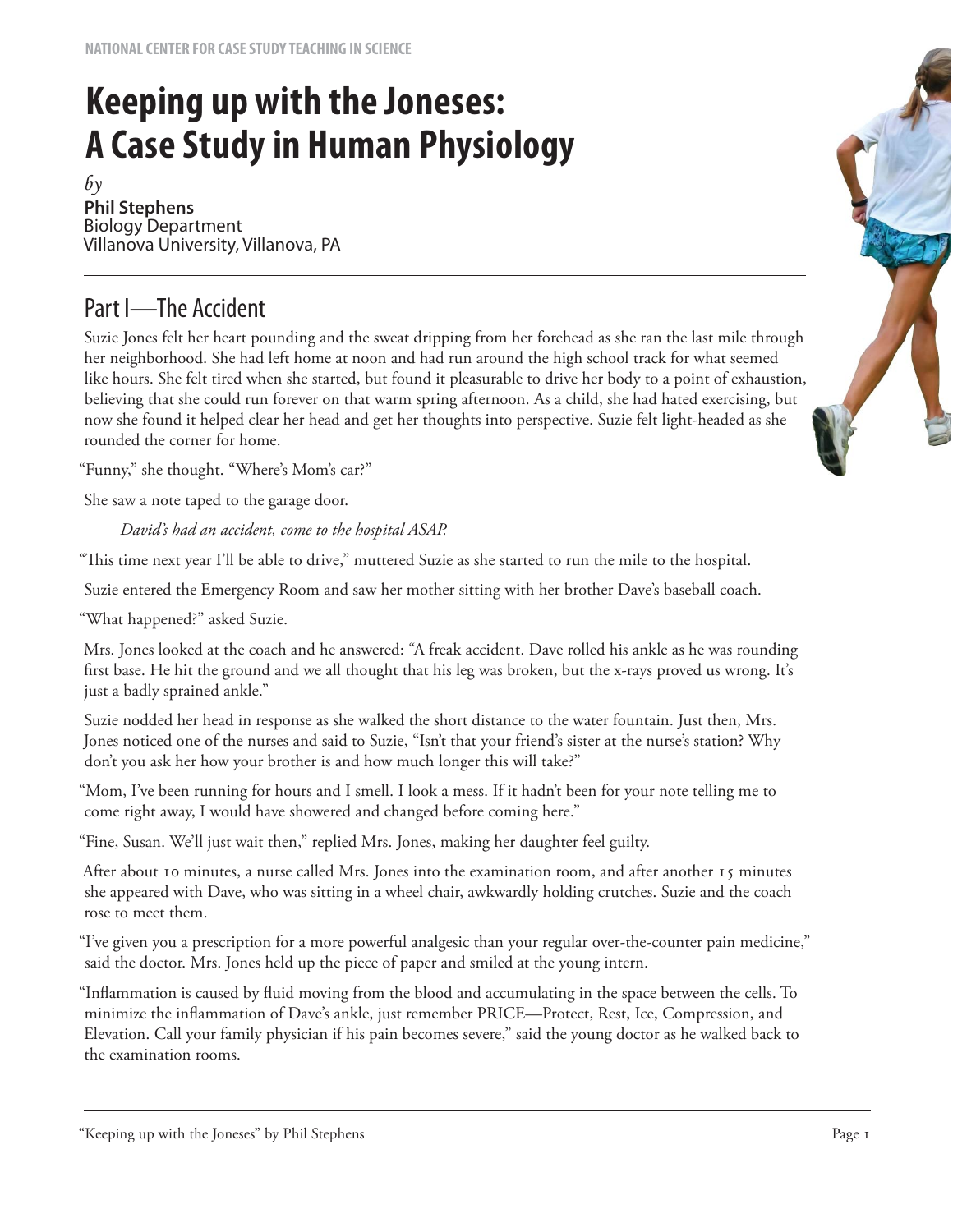### **Questions**

- 1. What two parameters are responsible for creating the movement (filtration and reabsorption) of fluid across the capillary wall?
- 2. Draw a diagram of a capillary and label *arteriole* at one end and *venule* at the other. With pressure on the vertical axis, draw two lines to show how the two parameters (see question 1 above) vary along the length of the capillary.
- 3. Under normal circumstances, what components of the blood cross the capillary wall?
- 4. Cytokines, like histamine and leukotrienes, are secreted by damaged cells in Dave's ankle. How do these cytokines cause inflammation?
- 5. How does the application of ice to the ankle affect blood flow through the capillaries?
- 6. How does the removal of ice from the ankle affect blood flow through the capillaries and the cytokines?
- 7. How does compression, which is provided by an elastic (Ace) bandage wrapped around the damaged ankle, decrease inflammation?
- 8. How does elevation of the damaged ankle decrease inflammation?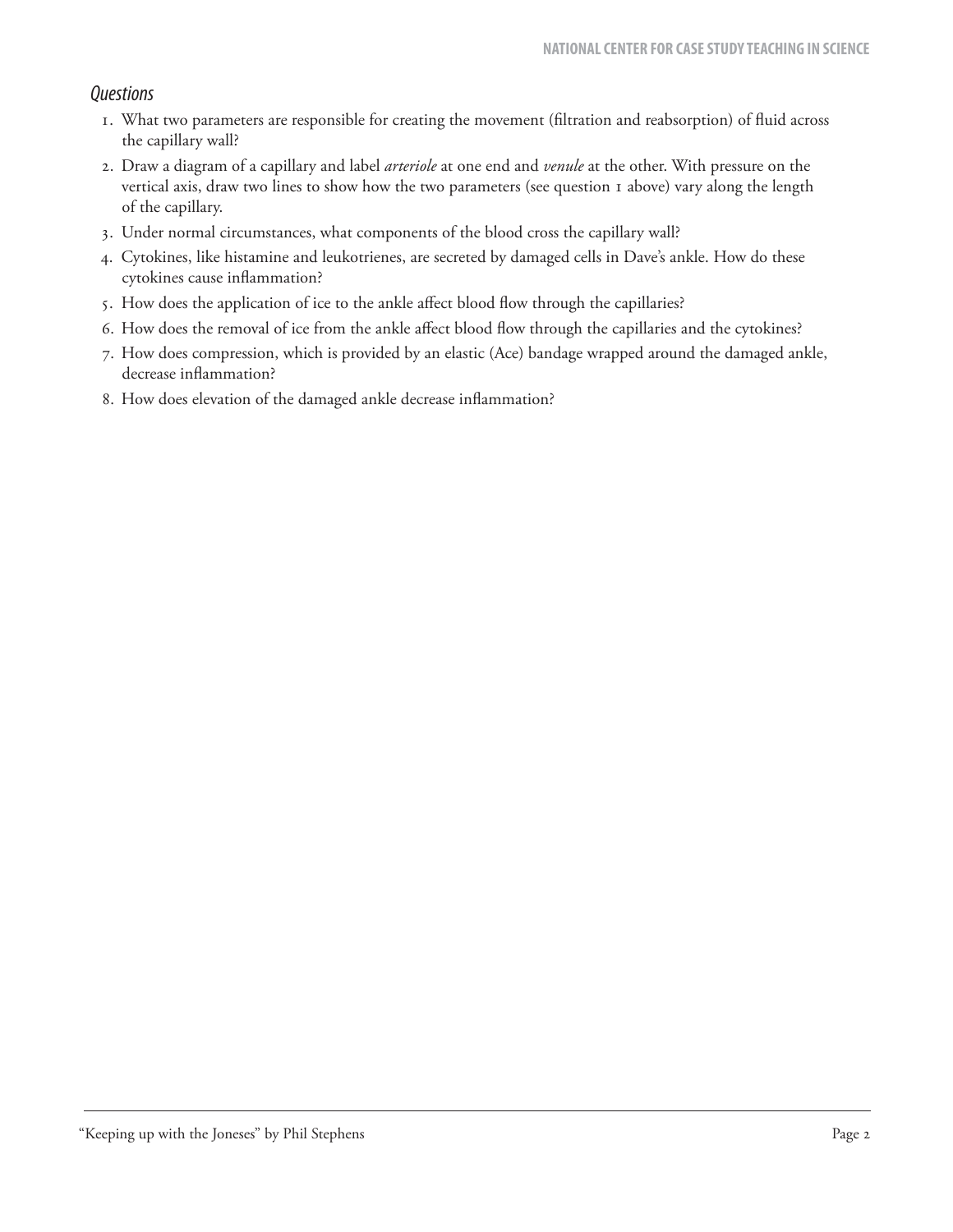# Part II—The Next Morning

Suzie joined her mother at the breakfast table while Dave sat in the den watching television.

"Cold, Suzie?" asked her mother.

"I am always cold these days," replied Suzie.

"I was thinking," said Mrs. Jones. "I didn't trust that doctor in the hospital yesterday. He was so young I wonder whether he has a medical degree. I would feel more comfortable if we had gone to Dr. Fay. I called her office, but the earliest appointment we could get is tomorrow. This flu outbreak is keeping them busy. They said that David should take your scheduled appointment today; that they can fit you in tomorrow. Why don't you have breakfast and you can come with us? You never know, they may be able to squeeze you in for your annual physical."

"Okay mom. But I already ate breakfast," said Suzie.

"When?" asked her mother.

"Oh, earlier," said Suzie vaguely. "I'll go get changed now."

Suzie was feeling resentful as she got up from the table. Her mother doted on her brother. He had always been their parents' favorite, no matter what Suzie did at school or with her ice skating. Her older brother always came first.

Just then they heard a moan from Dave in the den and the two women rose from the table. Suzie felt faint and passed out on the floor. Flustered over having to decide whether to tend to her son or to her daughter first, after a moment's hesitation Mrs. Jones took Suzie's feet and placed them on a chair, elevating her legs, and then went to her son to check on him.

Suzie slowly gained consciousness and cautiously sat on the chair. She sipped water from a glass on the table before standing up and walking to her room to change. In 10 minutes they were in the car and on their way to the doctor's office.

Suzie was tired of listening to her brother complaining to their mother about his ankle. She was hungry and felt like she had no energy, but tried to convince herself that her hunger would soon pass. When they got to the doctor's office, Suzie went to the nurse's station, but everyone was busy. Bored, she decided to stand on the scale and weigh herself and check her height.

The nurse appeared just as Suzie stepped off the scale. "Hi Suzie. We've been busy today. Sorry you had to wait."

"Just passing the time by checking my weight and height," Suzie said as she pushed the metal sliders to their zero positions.

"So what was it?" asked Dr. Fay as she passed by the scale.

"Hi Dr. Fay, 5 foot 8 inches and 120," Suzie replied.

"I thought you were coming in for your physical today," said Dr. Fay.

"I was, but Mom said that Dave should see you because he hurt his ankle at practice yesterday. But I'll be in tomorrow for my pre-season physical," Suzie responded.

Some time later, Suzie's mother and brother came back into the waiting room. Her mother seemed annoyed.

 $\lq$ These doctors stick together. She just repeated what that young hospital doctor said yesterday."

**Ouestions** 

- 1. What problems are there in Suzie's life, and does she exhibit any peculiar signs and symptoms?
- 2. Why did Suzie pass out when she stood up?
- 3. Why did Suzie's mother place Suzie's feet on a chair?
- 4. Why did Suzie feel as if she had no energy at the doctor's office?
- 5. Make an initial speculation about Suzie's condition at this time. Assuming that your speculation is true, what do you think the doctor will find in the results of Suzie's physical examination?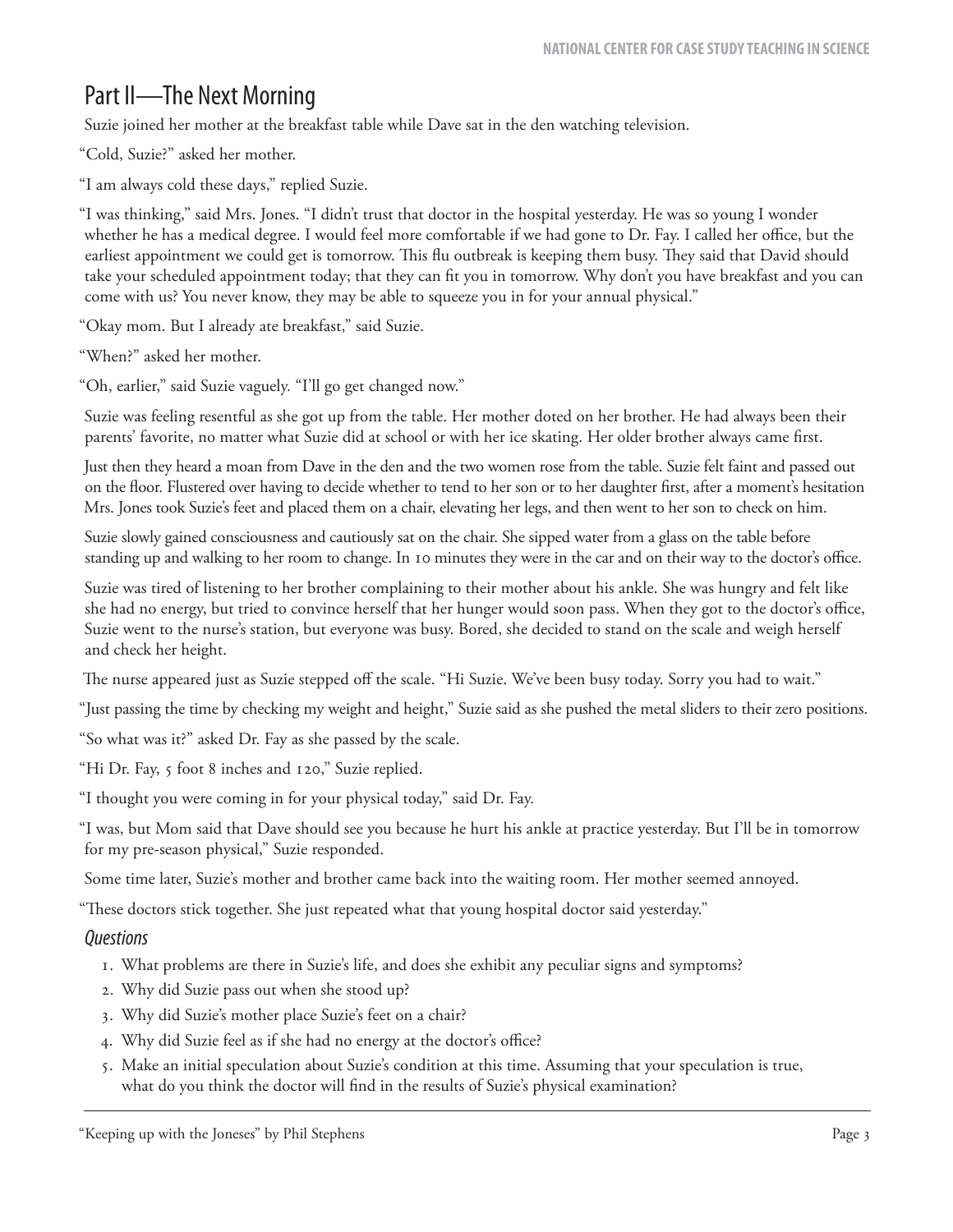### Part III— Suzie Sees the Doctor

Suzie sat in the kitchen listening to the rhythmic sound of one of her mother's exercise machines next door. The sound stopped and a few minutes later her mother came into the kitchen with a towel around her neck.

"Do you mind going to Dr. Fay's by yourself this morning?" she asked. "David's still not himself, and all I do is sit outside and wait for you anyway. I'll drive you there and you can walk back. It's a nice day and I know you will enjoy the exercise."

"No problem, mom," Suzie replied.

"Your father comes home tonight from his business trip and I can use the extra time to clean up, so that he doesn't come back to a dirty house."

Thirty minutes later Suzie began her physical examination.

"You're supposed to take off your shoes when we weigh you," said the nurse as Suzie stepped off the scale.

"Shouldn't make too much difference," replied Suzie.

The nurse looked closely at Suzie's face as she waited for her to remove her sneakers before getting back on the scale. The nurse adjusted the weights and the ruler.

"That's better. Now let's get your blood pressure," said the nurse.

Suzie sat on the chair and the nurse put the cuff around her right arm. Suzie felt the cuff squeeze around her arm and then a slow release as the cuff deflated. The nurse seemed puzzled, so she repeated the procedure and got the same values. She wrote the blood pressure on Suzie's chart.

Next Suzie felt the nurse repeatedly jab the inside of her right arm and then the sting as the nurse was finally able to draw blood.

"We meet again, young lady," said Doctor Fay as she entered the room. "So, an annual physical and a pre-season physical all rolled into one."

The doctor looked at the chart with only a few entries from the nurse, then said, "Okay, let's take a look."

When the physical was over Suzie looked in the mirror and caught Doctor Fay looking at her as she put on her sweats. Doctor Fay had a pained expression on her face and asked, "Is your Mom waiting for you outside?"

"No, she's looking after Dave," Suzie replied.

"Your brother has an appointment with me tomorrow morning at 11. Why don't all three of you come in and see me. We'll have the results from your blood work by then, so we can kill two birds with one stone," Dr. Fay suggested.

"Can you at least give me the physical form so that I can skate? The first practice is tomorrow morning," Suzie pleaded.

"Sorry; I can't do that until the blood work comes in. Do you think that missing one practice will hurt?"

"I guess not," replied Suzie. "I'll explain to the coach that my brother is sick and Mom switched our appointments. Maybe he'll let me practice."

### **Ouestions**

- 1. What new signs and symptoms does Suzie exhibit that would concern you if you were the doctor?
- 2. Do you wish to make any further speculation about Suzie's condition at this time? Assuming that your speculation is true, what do you think the doctor will find in the results of Suzie's physical examination?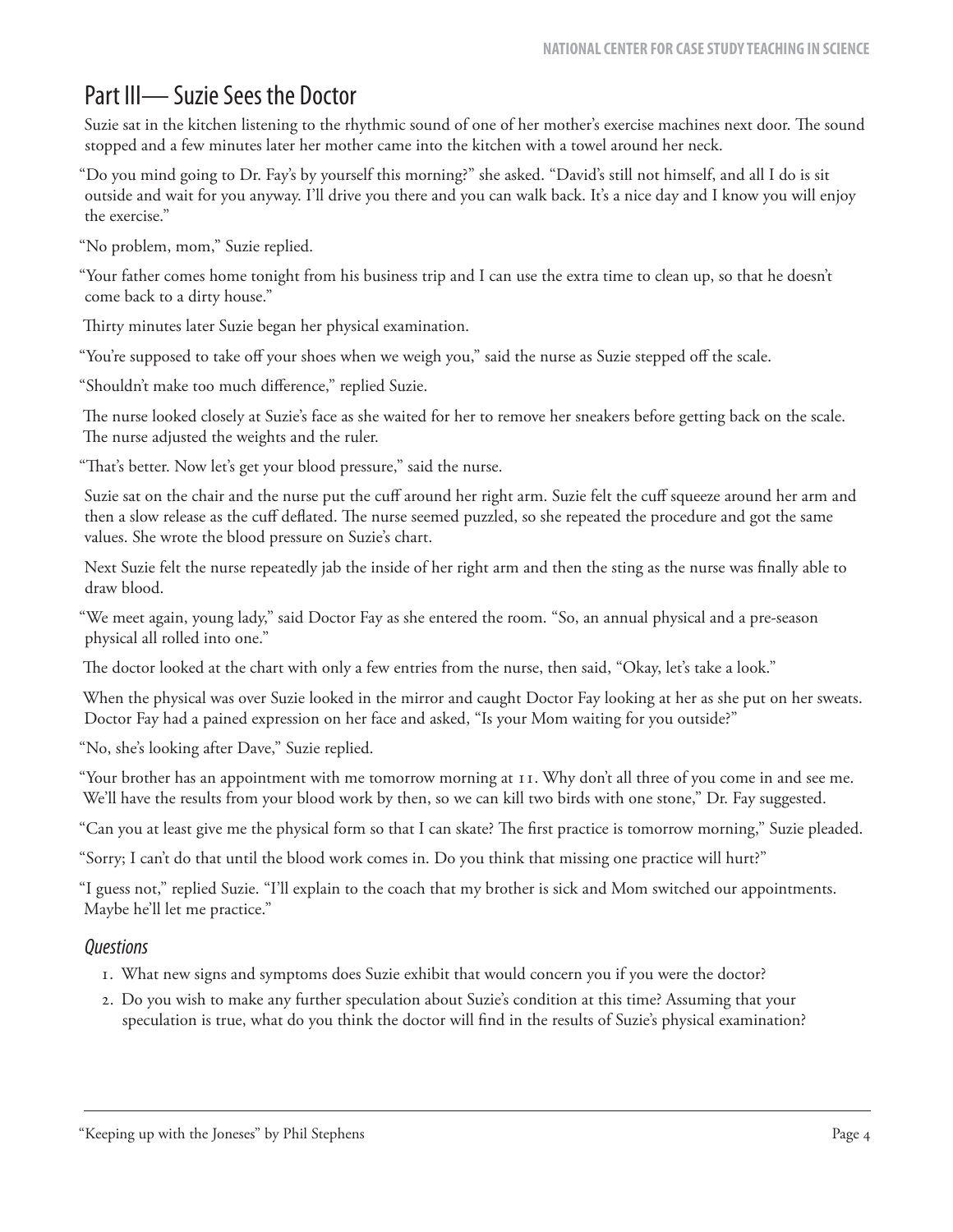# Part IV-Back to the Doctor's Office

Here are some data from Suzie's physical:

| Table 1        |           |                  |
|----------------|-----------|------------------|
| Condition/test | Normal    | <i>Suzie</i>     |
| Height         |           | $5$ ft 8 in      |
| Weight         |           | $\log$ lb        |
| Blood pressure | 120/80    | 88/56            |
| Hematocrit     | $37 - 47$ | 32               |
| <b>RBC</b>     |           | Pale & immature  |
| Heart rate     | 72        | 65 ectopic beats |
| Cardiac output | 4.5–5 L   | 3.6L             |

After sending the nurse to the outer office to get the lab results on Suzie's blood, Dr. Fay turned to Suzie and her mother and said, "Suzie, before we discuss the results, you say that you run a lot?"

"That's right," replied Suzie, "This is my time to shine. I start competitions soon, and they run through the end of the year. I have always dreamed of getting to the Olympics, and my big chance is next February. From there, I could get a scholarship and go to college without being a burden to my parents."

"What do you drink after you exercise? Any sports drinks?" the doctor inquired.

"No, just water, I hate the taste of those drinks. They are too salty and I hate that sweet, sticky feeling it leaves in my mouth." Suzie became quiet and sullen, almost introverted.

"Who needs all of that sugar?" her mother asked.

"In this case, I think Suzie does," said Dr. Fay. "The results of her blood work will give us more information on that."

#### **Questions**

- 1. Is Suzie's weight reasonable for her height?
- 2. Calculate the stroke volume of Suzie's heart, and compare it to that of a normal individual.
- 3. Why do you think her blood pressure is lower than normal? Does low blood pressure explain any of Suzie's signs and symptoms that you may have noticed?
- 4. Why is Suzie's hematocrit low, and why are her red blood cells pale and immature?
- 5. Compared with a normal, healthy person predict the level of the following in Suzie's blood (higher, same, lower): sodium, potassium, calcium, glucose, iron, and protein.
- 6. Do you wish to make any further speculation about Suzie's condition at this time?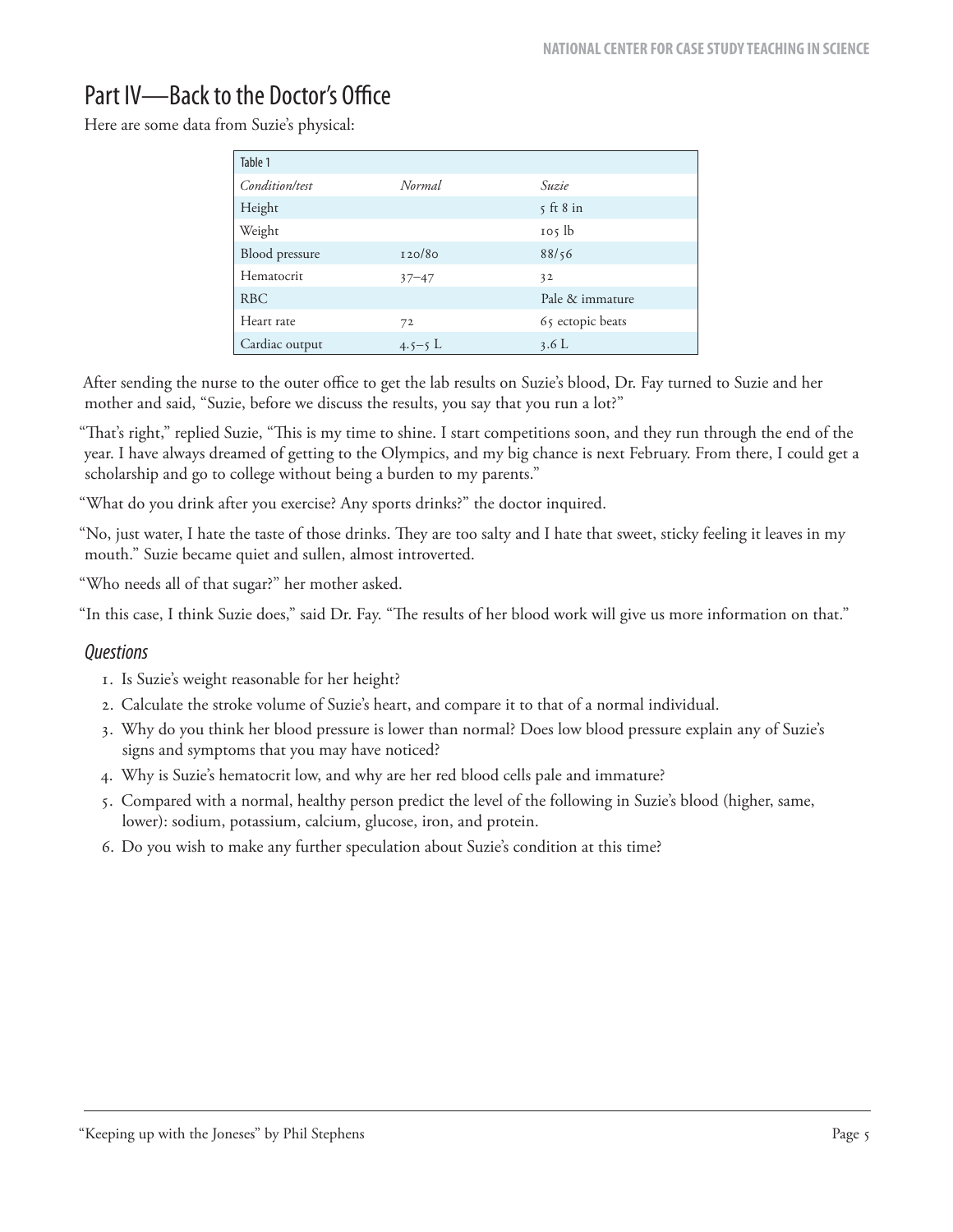### Part V—Blood Results

| Table 2                |                    |              |
|------------------------|--------------------|--------------|
| Level                  | Normal.            | Suzie        |
| Sodium                 | $136 - 145$ mmol/L | I26mmol/L    |
| Potassium              | $3.6 - 5.1$ mmol/L | $2.4$ mmol/L |
| Calcium                | $4.2 - 5.3$ mmol/L | $2.9$ mmol/L |
| <b>Fasting Glucose</b> | $65 - 95$ mg/mL    | $55$ mg/mL   |
| <b>Iron</b>            | $50 - 140$ ug/dL   | $38$ ug/dL   |
| Protein                | $6 - 7.8g/dL$      | 3.9g/dL      |

The doctor continued, "There's no need to worry about your son, Mrs. Jones, the nurse will help him if he has any problems with his ankle. Now Suzie, I can't stress enough that the results of your physical examination show that you are in bad physical shape. I appreciate that you are driven to succeed, but as your doctor it's my duty to tell you that you are going about this in the wrong way."

"I feel great, doctor. I'm in the best shape I have ever been. I can run forever. So my blood pressure is a little low and I have had some fainting spells. Maybe I have been overdoing things lately and I'm a bit dehydrated. I am on the ice now, so I won't be running as much as I concentrate on skating," Suzie replied.

"I understand that, but I'm afraid that you're heading down the wrong road. When did you last have your period?" Dr. Fay asked.

"I don't remember. About a month ago," replied Suzie, avoiding eye contact with the physician.

"Perhaps a little longer? We didn't do a percent body fat test, but I would predict it is low. In fact, I would predict that your estrogen levels are too low to produce menses. Do you go to parties with your friends?" the doctor asked.

"She's lost interest in boys," replied Mrs. Jones. "She lives to skate."

The doctor nodded and continued, "I bet you're on a low-fat diet and your caloric intake is too low. It doesn't take a medical degree to see that you're under weight. You are starving yourself, Suzie, and your bones stick out. Sure, you have a nice sun tan because you're outside a lot, but look at your tan lines; your skin is pale and flaky."

"But I am almost there," exclaimed Suzie. "I still have fat under my skin."

"That's not fat. You're so malnourished that what you see as fat is, in fact, an edema; it's fluid. Your blood protein levels confirm that."

#### **Ouestions**

- 1. Assuming that the ion levels in the blood plasma are similar to those in the interstitial fluid, what is the effect of low potassium levels on the membrane potential of Suzie's nerve and muscles?
- 2. Does this explain Suzie's slow heart rate and ectopic beats?
- 3. How does low plasma calcium level account for her decreased stroke volume?
- 4. What is the role of blood proteins in the movement of fluid between the blood and the interstititial space?
- 5. What would be the effect of low blood protein levels on the colloidal pressure?
- 6. How do low plasma protein levels produce edema?